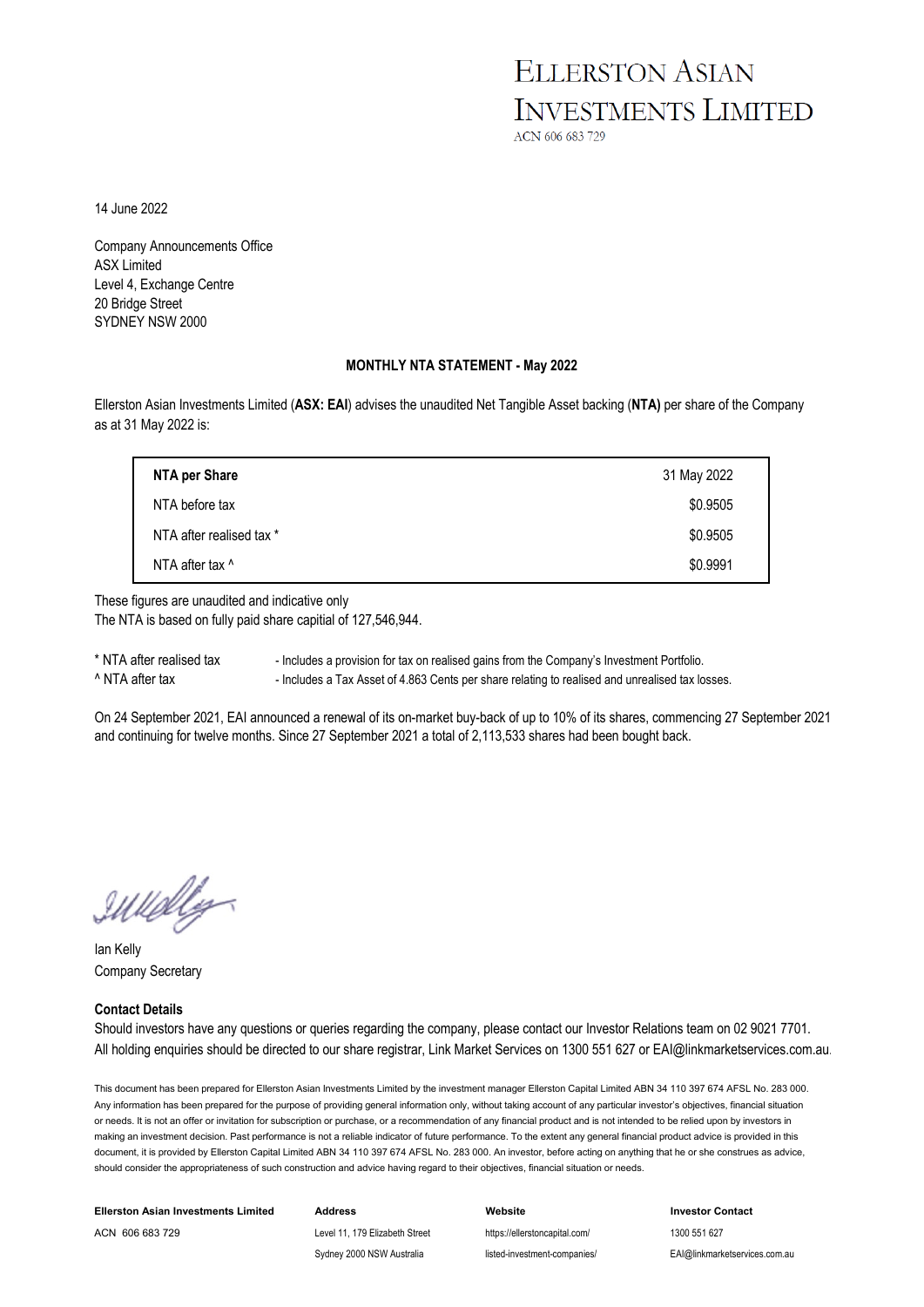

# Ellerston Asian Investments Limited (ASX: EAI)

### Monthly Newsletter, May 2022

#### Key Information

| Listing Date^^                      | 4 September 2015 |
|-------------------------------------|------------------|
| NTA (before tax)*                   | \$0.9505         |
| NTA (after realised<br>tax)^        | \$0.9505         |
| NTA (after tax)**                   | \$0.9991         |
| <b>Share Price at</b><br>31/05/2022 | \$0.810          |
| <b>EAI Market</b><br>Capitalisation | \$103.3 Million  |
| Average<br><b>Management Fee</b>    | 0.82%            |
| Performance Fee                     | 15%              |

\* NTA (before tax) – Includes taxes that have been paid.

 $\land$  NTA (after realised tax) - Includes a provision for tax on realised gains from the Company's Investment Portfolio.

\*\* NTA (after tax) - Includes a Tax Asset of 4.863 Cents per share relating to realised and unrealised losses.



CERTIFIED BY RIAA

#### Performance Summary

| Performance      | 1 Month  | 3<br><b>Months</b> | 6<br><b>Months</b> | 1 Year    | 3 Years<br>(p.a.) | 5<br>Years<br>(p.a.) | Since<br>Inception<br>$^{\wedge \wedge}$ (p.a.) |
|------------------|----------|--------------------|--------------------|-----------|-------------------|----------------------|-------------------------------------------------|
| Net <sup>^</sup> | $-2.78%$ | $-9.83%$           | $-16.33\%$         | $-20.86%$ | 2.02%             | 3.02%                | 3.77%                                           |
| Benchmark*       | $-0.74%$ | $-6.76%$           | $-12.81%$          | $-16.91%$ | 2.59%             | 2.91%                | 5.04%                                           |
| Alpha            | $-2.04%$ | $-3.07\%$          | $-3.51%$           | $-3.95%$  | $-0.57%$          | 0.11%                | $-1.28%$                                        |

^ The net return figure is calculated before all tax provisions, after fees & expenses, includes the effects of the share buyback, and excluding the effects of option exercise dilution. Past performance is not a reliable indication of future performance \*MSCI Asia ex Japan (non-accumulation) (AUD)

Ellerston Asian Investments (EAI) was down 2.78% (net) in May versus the MSCI Asia ex Japan Index which was down 0.74%.

EAI aims to have a sustainable dividend policy based on multiple years of profit reserves. As at the end of May 2022, EAI's dividend profit reserve was approximately 13.7 cents per share.

May was a story of two halves with concerns over the US interest rate and growth outlook and China's COVID situation dragging down global markets in the first half of the month. This was followed by a strong technical rebound in the second half of May driven by certain positive developments coming out of China. We discuss these points in detail below.

#### China Green Shoots

There were a number of positive events in late May that could prove to be an inflection point in the economic and regulatory trajectories for China. On the economic front, the latest COVID outbreak has been largely contained with Shanghai slowly coming out of lockdown and the number of cities under localized restrictions falling to  $\sim$  20 (vs over 40 in April). We had previously viewed an improving COVID situation as a precondition for the government to announce meaningful stimulus policies. Indeed, the PBOC cut the 5-year loan prime rate by 15bps to 4.45% during May which will help to alleviate pressure on the property/mortgage sector. Furthermore, the State Council announced a raft of fiscal measures to boost consumption and infrastructure activity including tax rebates, loan support for small businesses and issuance of construction bonds. A number of local governments such as Shenzhen have also rolled out subsidies for electric vehicle, travel and technology related purchases. Collectively, we see these measures and events as a strong signal of intent by the Government to revive the economy.

On the regulatory front, a major symposium was held in May between private sector tech companies and key policymakers including Vice Premier Liu He. This meeting again advocated for the healthy development of the platform economy and further IPOs of companies both domestically and offshore. The meeting followed other recent events such as the resumption of online game approvals in April and the proactive efforts by the Chinese Securities regulator to resolve the US auditing issues for its ADR companies. We view these events as a potential turning point in the regulatory cycle towards a more conciliatory and market-friendly phase.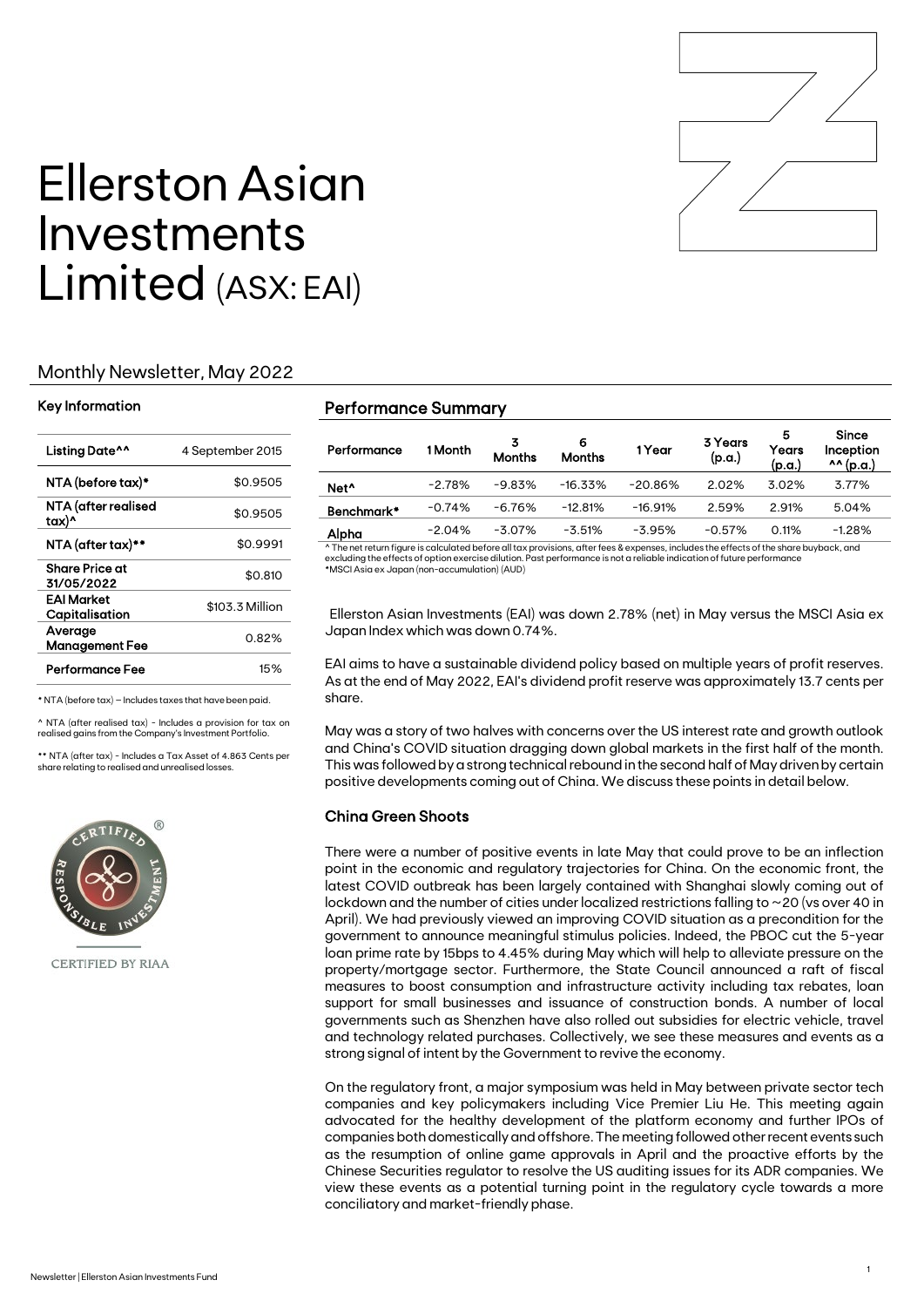Last month, we highlighted that investor sentiment towards China was weak and that any tangible policy action (rather than just rhetoric) could be a catalyst for a rally in China/HK markets. Indeed, throughout May we have seen a number of positive actions to justify an improvement in investor sentiment. Despite this, we acknowledge ongoing risks such as the continuation of China's zero-COVID policy and US/China geopolitical tensions still remain. These are factors that currently prevent us from turning outright bullish on China. Nonetheless, we are optimistic on the near term outlook for China/HK and this region remains our largest exposure within the portfolio.

### Global Stagflation Concerns

Global markets continued to be concerned that a concurrent increase in US interest rates and the reduction in the Federal Reserve (Fed) balance sheet will induce a potential economic recession. We acknowledge that the mandate to bring down inflation, which is currently sitting at a 40-year high (of 8.6%YoYin May), whilst orchestrating an economic 'soft landing' will be extremely difficult. The Fed Fund Futures are currently pricing in ~260bps of additional rate hikes in 2022, suggesting at least 50bps in hikes at each of the next 5 Fed meetings. Meanwhile, the consumer backdrop is softening with the latest US consumer sentiment reading at the lowest levels since the late 1970s. The prospects of the Fed accelerating its pace of rate hikes into a slowing demand environment is likely to lead to further volatility for risk assets.

In order to prepare for further market choppiness, EAI continues to take a barbell approach for portfolio construction with overweight positions in high quality structural growth companies as well as rate sensitives such as banks and insurers. Additionally, the clear policy divergence that is occurring between China (counter cyclical easing) and most developed markets globally (tightening) provides further validation for our portfolio tilt towards China/HK. We note that as at the end of May, the weighted average PE ratio of EAI was 17x and the weighted average forward earnings growth was ~17% for a PEG ratio of 1.0x. Average ROE of the portfolio was 18% and the weighted average forward FCF yield of our portfolio companies (ex financials) was 4%.

### Portfolio Performance Summary

Taiwan was the largest contributor to alpha during the month. Whilst China and India were the largest detractors. At a sector level, Information Technology was the biggest contributor to performance. Meanwhile, Materials and Consumer Discretionary were the worst performers.

At a company level, BYD and Mediatek were the main alpha generators for the portfolio. The BYD share price was boosted by continued strength in auto sales, with April/May vehicle volumes up +134%YoY/148%YoY respectively. The company has been able to perform resiliently throughout the latest COVID wave in China due to the high level of vertical integration of its supply chain. Mediatek meanwhile was supported by comments from CEO Rick Tsai confirming guidance of 20% plus revenue growth in 2022 and 3-year revenue CAGR of 14- 16%. This helped to allay concerns that Mediatek would be negatively impacted by the slowdown in the Chinese smartphone market.

JSW Steel and DBS were the biggest drags on performance. JSW Steel was negatively impacted by the Indian Government's surprise decision to impose a 15% export duty on steel products. This policy move was part of swathe of measures introduced during the month to tackle rising inflation. India has been a net exporter of steel over the past 3-years and this area has helped domestic steel producers achieve record high profitability. We believe the introduction of an export duty and the resultant negative impact on realizations is likely to result in a sharp earnings drop for the current year. This represents a material change to our investment thesis. As such, we exited our JSW Steel position during the month. DBS's share price weakness during the month reflected concerns over the potential slowdown in global growth. We however see DBS as one of the biggest beneficiaries of the rising interest rate environment. Interest rate driven NIM expansion along with mid to high single digit loan growth and solid fee income growth should deliver low teens EPS CAGR.

As always, if you have any questions regarding any aspect of the Fund or the portfolio, please feel free to contact us at info@ellerstoncapital.com.

Kind regards, Fredy Hoh